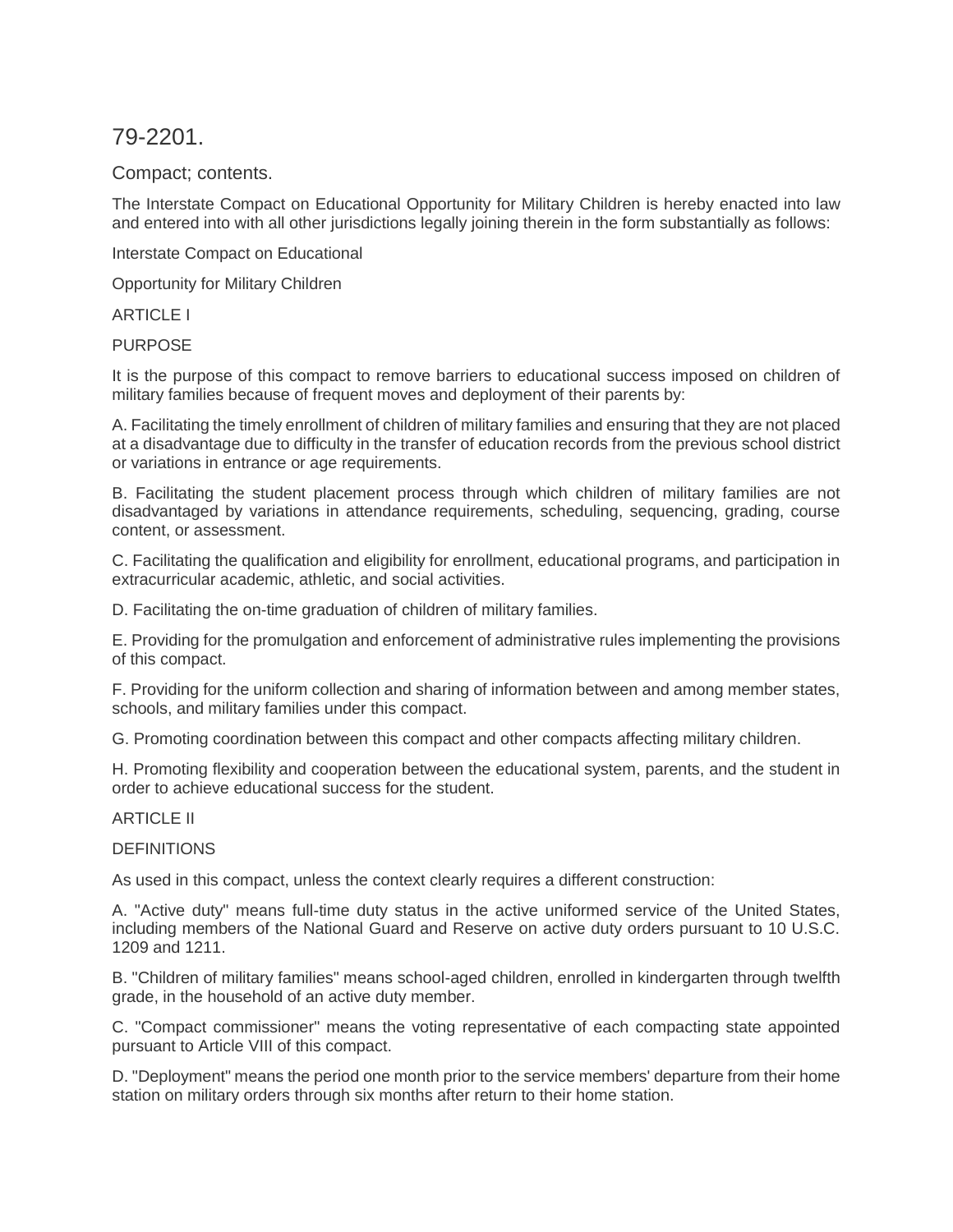E. "Education records" or "educational records" means those official records, files, and data directly related to a student and maintained by the school or local education agency, including, but not limited to, records encompassing all the material kept in the student's cumulative folder such as general identifying data, records of attendance and of academic work completed, records of achievement and results of evaluative tests, health data, disciplinary status, test protocols, and individualized education programs.

F. "Extracurricular activities" means a voluntary activity sponsored by the school or local education agency or an organization sanctioned by the local education agency. Extracurricular activities include, but are not limited to, preparation for and involvement in public performances, contests, athletic competitions, demonstrations, displays, and club activities.

G. "Interstate Commission on Educational Opportunity for Military Children" means the commission that is created under Article IX of this compact, which is generally referred to as Interstate Commission.

H. "Local education agency" means a public authority legally constituted by the state as an administrative agency to provide control of and direction for kindergarten through twelfth grade public educational institutions.

I. "Member state" means a state that has enacted this compact.

J. "Military installation" means a base, camp, post, station, yard, center, homeport facility for any ship, or other activity under the jurisdiction of the United States Department of Defense, including any leased facility, which is located within any of the several states, the District of Columbia, the Commonwealth of Puerto Rico, the United States Virgin Islands, Guam, American Samoa, the Northern Mariana Islands, and any other United States territory. Such term does not include any facility used primarily for civil works, rivers and harbors projects, or flood control projects.

K. "Nonmember state" means a state that has not enacted this compact.

L. "Receiving state" means the state to which a child of a military family is sent, brought, or caused to be sent or brought.

M. "Rule" means a written statement by the Interstate Commission promulgated pursuant to Article XII of this compact that is of general applicability, implements, interprets or prescribes a policy or provision of the compact, or an organizational, procedural, or practice requirement of the Interstate Commission, and has the force and effect of statutory law in a member state, and includes the amendment, repeal, or suspension of an existing rule.

N. "Sending state" means the state from which a child of a military family is sent, brought, or caused to be sent or brought.

O. "State" means a state of the United States, the District of Columbia, the Commonwealth of Puerto Rico, the United States Virgin Islands, Guam, American Samoa, the Northern Mariana Islands, and any other United States territory.

P. "Student" means the child of a military family for whom the local education agency receives public funding and who is formally enrolled in kindergarten through twelfth grade.

Q. "Transition" means (1) the formal and physical process of transferring from school to school or (2) the period of time in which a student moves from one school in the sending state to another school in the receiving state.

R. "Uniformed services" means the Army, Navy, Air Force, Marine Corps, Coast Guard as well as the Commissioned Corps of the National Oceanic and Atmospheric Administration, and Public Health Services.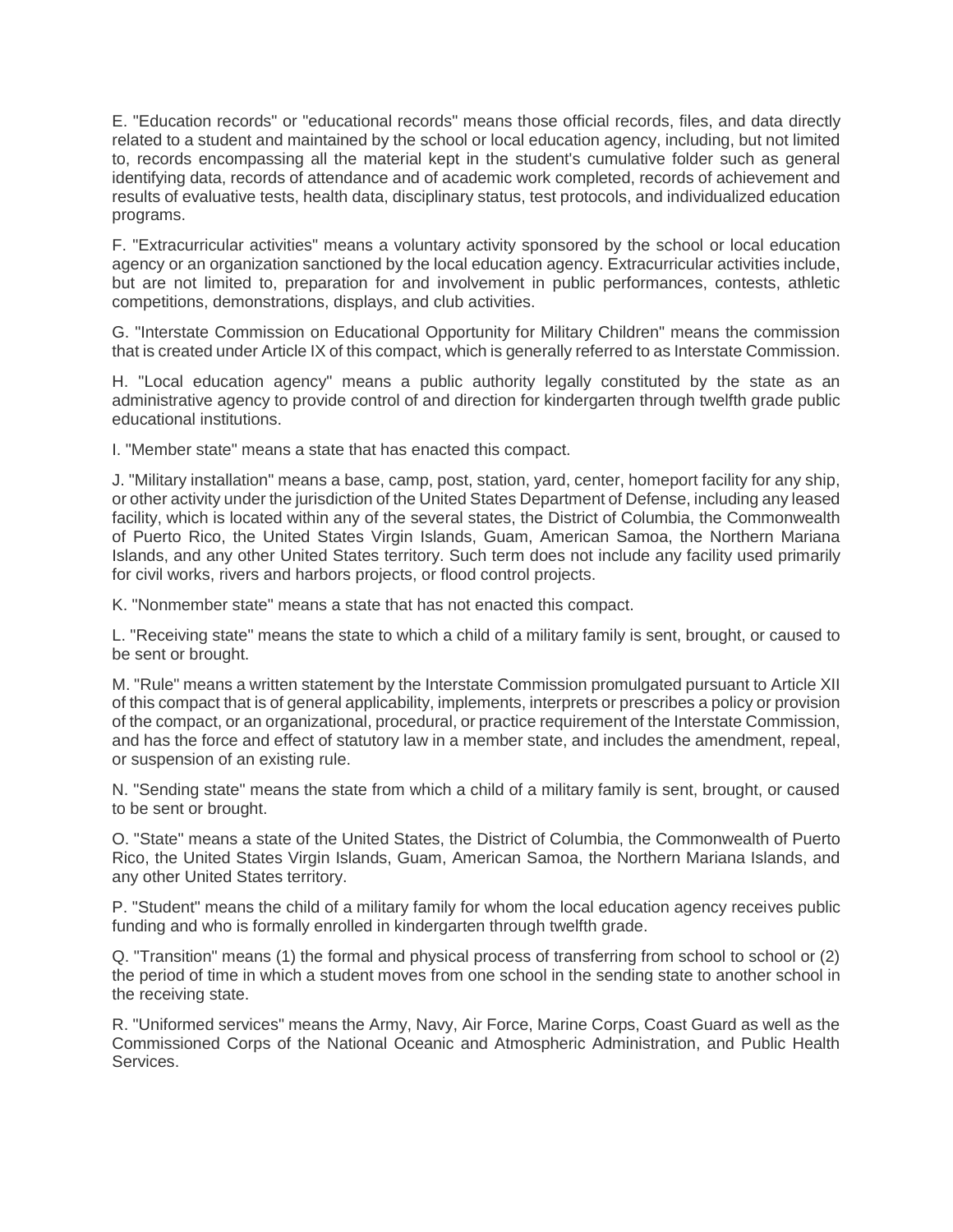S. "Veteran" means a person who served in the uniformed services and who was discharged or released therefrom under conditions other than dishonorable.

ARTICLE III

APPLICABILITY

A. Except as otherwise provided in Section B, this compact shall apply to the children of:

1. active duty members of the uniformed services as defined in this compact, including members of the National Guard and Reserve on active duty orders pursuant to 10 U.S.C. 1209 and 1211;

2. members or veterans of the uniformed services who are severely injured and medically discharged or retired for a period of one year after medical discharge or retirement; and

3. members of the uniformed services who die on active duty or as a result of injuries sustained on active duty for a period of one year after death.

B. The provisions of this interstate compact shall only apply to local education agencies as defined in this compact.

C. The provisions of this compact shall not apply to the children of:

1. inactive members of the National Guard and military reserves;

2. members of the uniformed services now retired, except as provided in Section A;

3. veterans of the uniformed services, except as provided in Section A; and

4. other United States Department of Defense personnel and other federal agency civilian and contract employees not defined as active duty members of the uniformed services.

#### ARTICLE IV

#### EDUCATIONAL RECORDS AND ENROLLMENT

A. Unofficial or "hand-carried" education records -- In the event that official education records cannot be released to the parents for the purpose of transfer, the custodian of the records in the sending state shall prepare and furnish to the parent a complete set of unofficial educational records containing uniform information as determined by the Interstate Commission. Upon receipt of the unofficial education records by a school in the receiving state, the school shall enroll and appropriately place the student based on the information provided in the unofficial records pending validation by the official records, as quickly as possible.

B. Official education records and transcripts -- Simultaneous with the enrollment and conditional placement of the student, the school in the receiving state shall request the student's official education record from the school in the sending state. Upon receipt of this request, the school in the sending state will process and furnish the official education records to the school in the receiving state within ten days or within such time as is reasonably determined under the rules promulgated by the Interstate Commission.

C. Immunizations -- Compacting states shall give thirty days from the date of enrollment or within such time as is reasonably determined under the rules promulgated by the Interstate Commission, for students to obtain any immunizations required by the receiving state. For a series of immunizations, initial vaccinations must be obtained within thirty days or within such time as is reasonably determined under the rules promulgated by the Interstate Commission.

D. Kindergarten and first grade entrance age -- Students shall be allowed to continue their enrollment at grade level in the receiving state commensurate with their grade level (including kindergarten) from a local education agency in the sending state at the time of transition, regardless of age. A student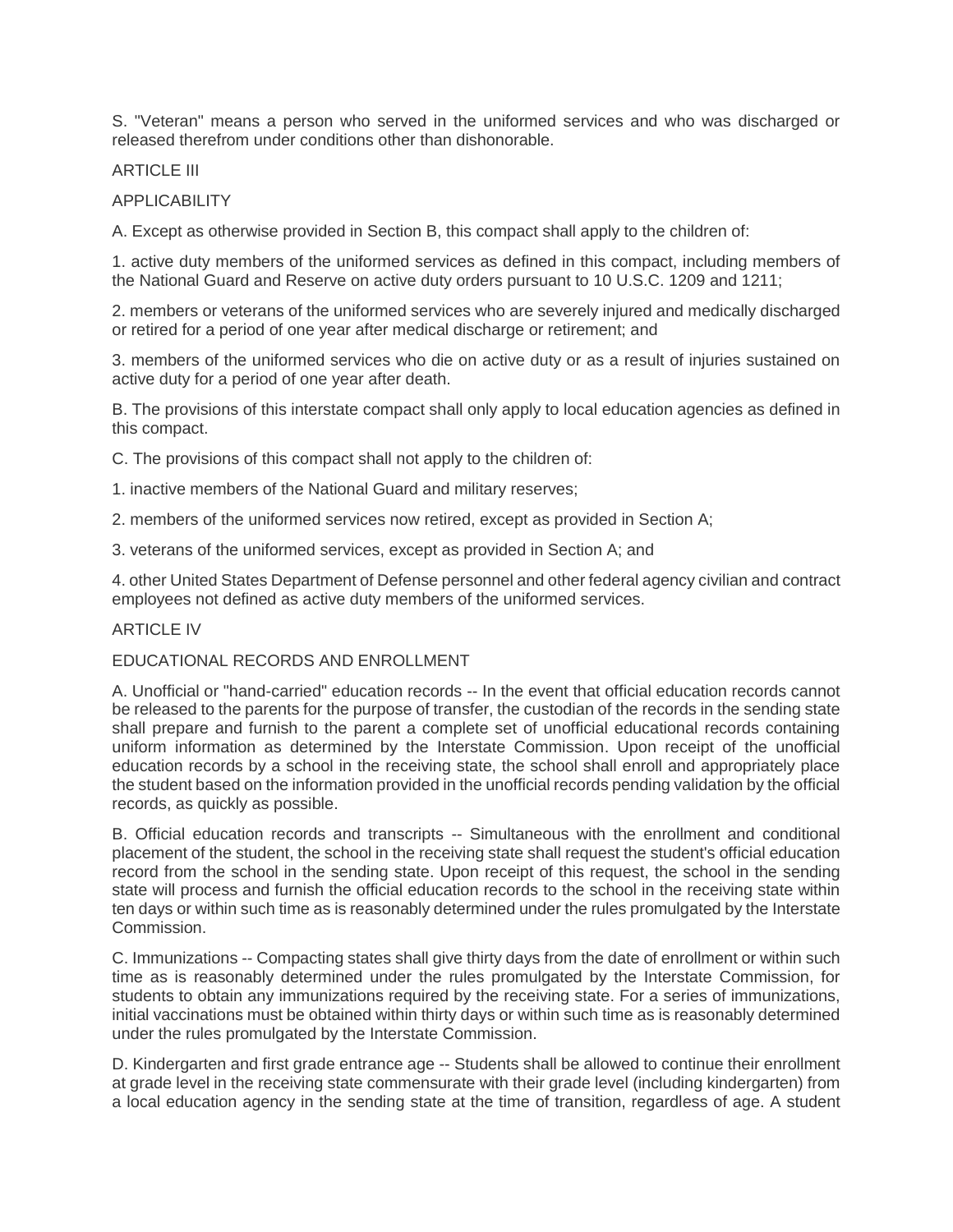that has satisfactorily completed the prerequisite grade level in the local education agency in the sending state shall be eligible for enrollment in the next highest grade level in the receiving state, regardless of age. A student transferring after the start of the school year in the receiving state shall enter the school in the receiving state on their validated level from an accredited school in the sending state.

## **ARTICLE V**

## PLACEMENT AND ATTENDANCE

A. Course placement -- When the student transfers before or during the school year, the receiving state school shall initially honor placement of the student in educational courses based on the student's enrollment in the sending state school or educational assessments conducted at the school in the sending state if the courses are offered. Course placement includes, but is not limited to, Honors, International Baccalaureate, Advanced Placement, vocational, technical, and career pathways courses. Continuing the student's academic program from the previous school and promoting placement in academically and career challenging courses should be paramount when considering placement. This does not preclude the school in the receiving state from performing subsequent evaluations to ensure appropriate placement and continued enrollment of the student in the courses.

B. Educational program placement -- The receiving state school shall initially honor placement of the student in educational programs based on current educational assessments conducted at the school in the sending state or participation or placement in like programs in the sending state. Such programs include, but are not limited to: (1) gifted and talented programs; and (2) English as a second language. This does not preclude the school in the receiving state from performing subsequent evaluations to ensure appropriate placement of the student.

C. Special education services -- (1) In compliance with the federal requirements of the Individuals with Disabilities Education Act, 20 U.S.C. 1400 et seq., the receiving state shall initially provide comparable services to a student with disabilities based on his or her current Individualized Education Program; and (2) In compliance with the requirements of Section 504 of the Rehabilitation Act, 29 U.S.C. 794, and with Title II of the Americans with Disabilities Act, 42 U.S.C. 12131 to 12165, the receiving state shall make reasonable accommodations and modifications to address the needs of incoming students with disabilities, subject to an existing 504 or Title II Plan, to provide the student with equal access to education. This does not preclude the school in the receiving state from performing subsequent evaluations to ensure appropriate placement of the student.

D. Placement flexibility -- Local education agency administrative officials shall have flexibility in waiving course or program prerequisites, or other preconditions for placement in courses or programs offered under the jurisdiction of the local education agency.

E. Absence as related to deployment activities -- A student whose parent or legal guardian is an active duty member of the uniformed services, as defined by the compact, and has been called to duty for, is on leave from, or immediately returned from deployment to a combat zone or combat support posting, shall be granted additional excused absences at the discretion of the local education agency superintendent to visit with his or her parent or legal guardian relative to such leave or deployment of the parent or guardian.

## ARTICLE VI

## **ELIGIBILITY**

## A. Eligibility for enrollment

1. Special power of attorney, relative to the guardianship of a child of a military family and executed under applicable law shall be sufficient for the purposes of enrollment and all other actions requiring parental participation and consent.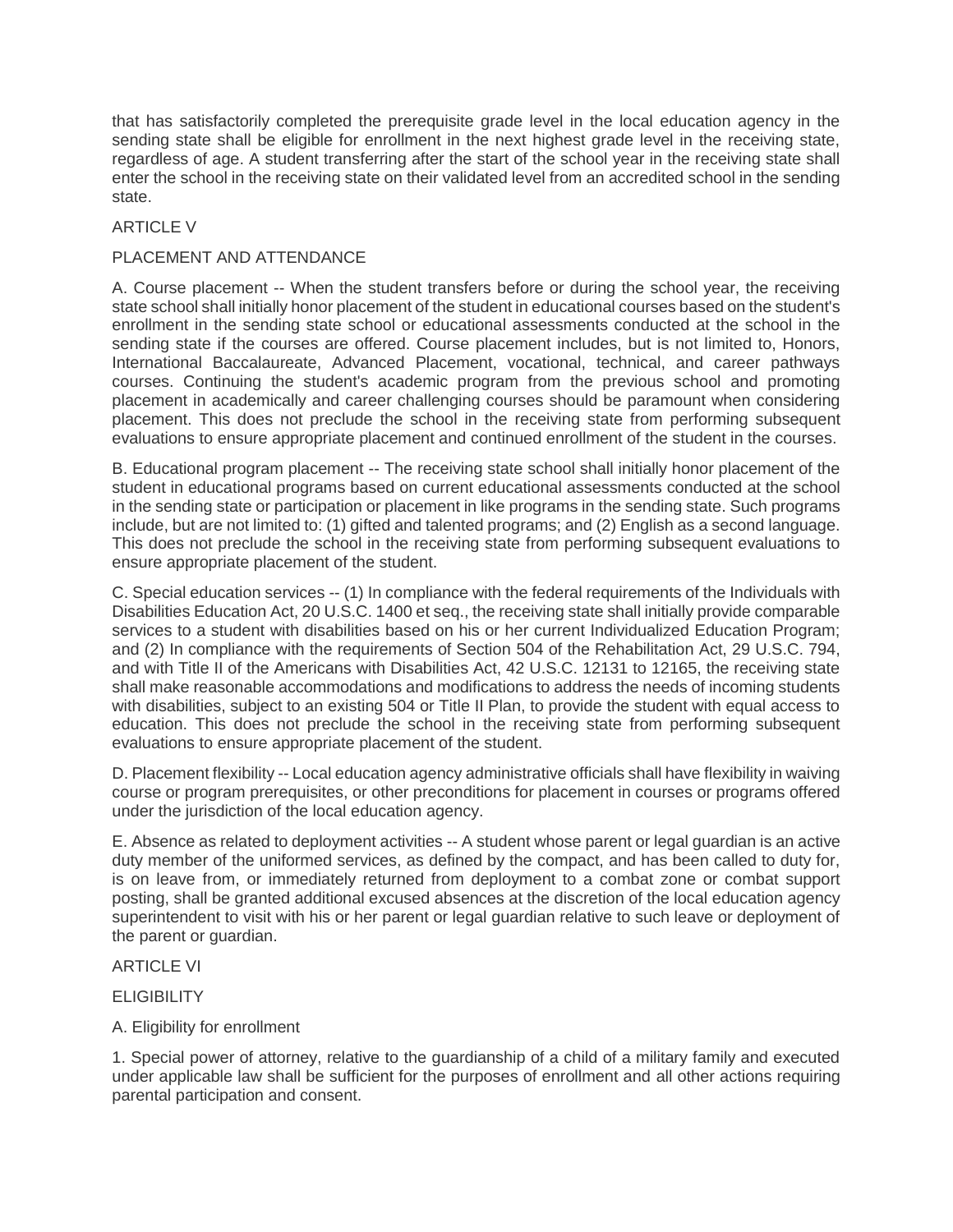2. A local education agency shall be prohibited from charging local tuition to a transitioning military child placed in the care of a noncustodial parent or other person standing in loco parentis who lives in a jurisdiction other than that of the custodial parent.

3. A transitioning military child, placed in the care of a noncustodial parent or other person standing in loco parentis who lives in a jurisdiction other than that of the custodial parent, may continue to attend the school in which he or she was enrolled while residing with the custodial parent.

B. Eligibility for extracurricular participation -- State and local education agencies shall facilitate the opportunity for transitioning military children's inclusion in extracurricular activities, regardless of application deadlines, to the extent they are otherwise qualified.

#### ARTICLE VII

#### **GRADUATION**

In order to facilitate the on-time graduation of children of military families states and local education agencies shall incorporate the following procedures:

A. Waiver requirements -- Local education agency administrative officials shall waive specific courses required for graduation if similar course work has been satisfactorily completed in another local education agency or shall provide reasonable justification for denial. Should a waiver not be granted to a student who would qualify to graduate from the sending school, the local education agency shall provide an alternative means of acquiring required coursework so that graduation may occur on time.

B. Exit exams -- States shall accept: (1) exit or end-of-course exams required for graduation from the sending state; (2) national norm-referenced achievement tests; or (3) alternative testing, in lieu of testing requirements for graduation in the receiving state. In the event the above alternatives cannot be accommodated by the receiving state for a student transferring in his or her senior year, then the provisions of Article VII, Section C shall apply.

C. Transfers during senior year -- Should a military student transferring at the beginning or during his or her senior year be ineligible to graduate from the receiving local education agency after all alternatives have been considered, the sending and receiving local education agencies shall ensure the receipt of a diploma from the sending local education agency, if the student meets the graduation requirements of the sending local education agency. In the event that one of the states in question is not a member of this compact, the member state shall use best efforts to facilitate the on-time graduation of the student in accordance with Sections A and B of this Article.

## ARTICLE VIII

## STATE COORDINATION

A. Each member state shall, through the creation of a state council or use of an existing body or board, provide for the coordination among its agencies of government, local education agencies and military installations concerning the state's participation in, and compliance with, this compact and Interstate Commission activities. While each member state may determine the membership of its own state council, its membership must include at least: the state superintendent of education, superintendent of a school district with a high concentration of military children, representative from a military installation, one representative each from the legislative and executive branches of government, and other offices and stakeholder groups the state council deems appropriate. A member state that does not have a school district deemed to contain a high concentration of military children may appoint a superintendent from another school district to represent local education agencies on the state council.

B. The state council of each member state shall appoint or designate a military family education liaison to assist military families and the state in facilitating the implementation of this compact.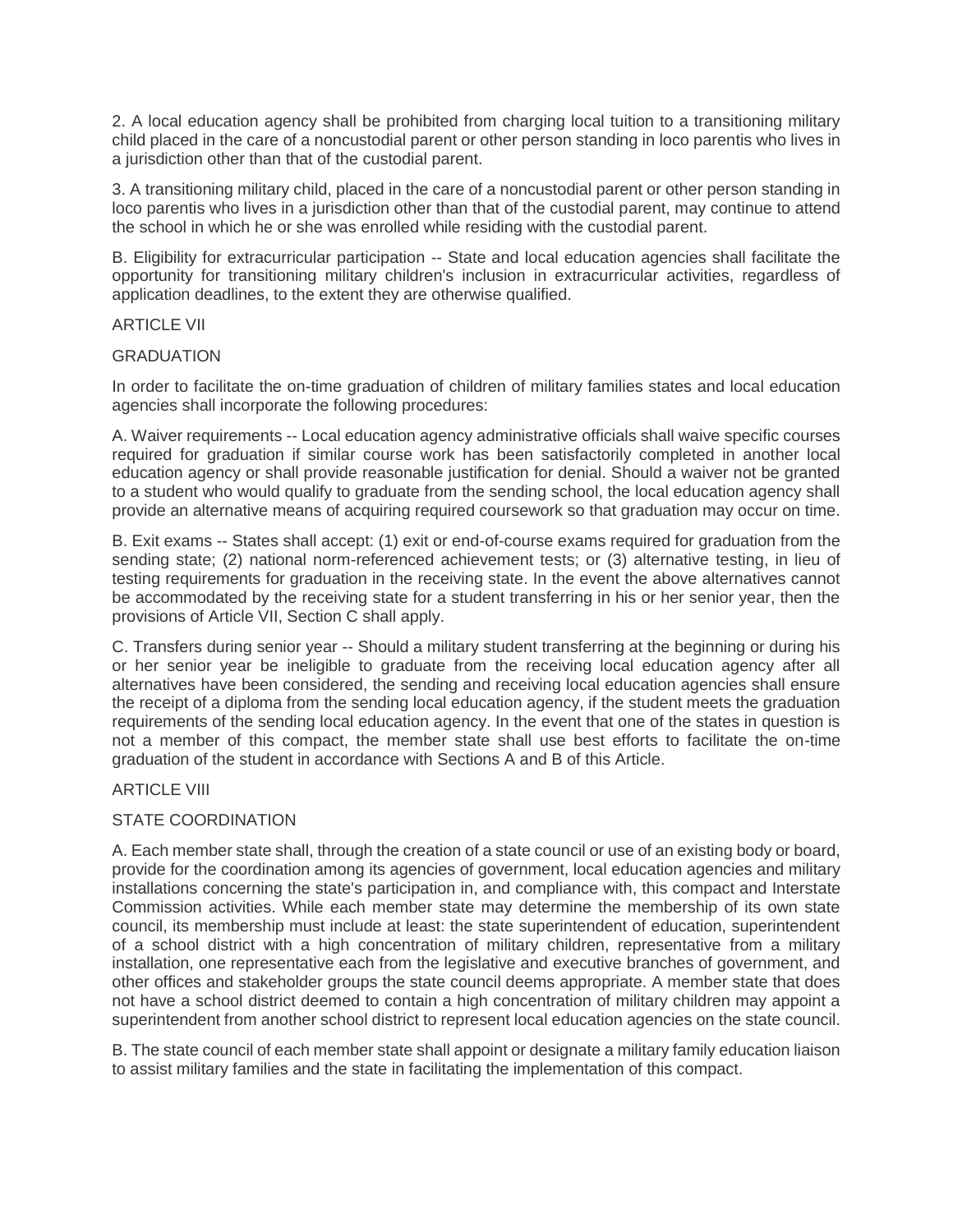C. The compact commissioner responsible for the administration and management of the state's participation in the compact shall be appointed by the Governor or as otherwise determined by each member state.

D. The compact commissioner and the military family education liaison designated herein shall be exofficio members of the state council, unless either is already a full voting member of the state council.

#### ARTICLE IX

INTERSTATE COMMISSION ON EDUCATIONAL

OPPORTUNITY FOR MILITARY CHILDREN

The member states hereby create the "Interstate Commission on Educational Opportunity for Military Children." The activities of the Interstate Commission are the formation of public policy and are a discretionary state function. The Interstate Commission shall:

A. Be a body corporate and joint agency of the member states and shall have all the responsibilities, powers, and duties set forth herein, and such additional powers as may be conferred upon it by a subsequent concurrent action of the respective legislatures of the member states in accordance with the terms of this compact.

B. Consist of one Interstate Commission voting representative from each member state who shall be that state's compact commissioner.

1. Each member state represented at a meeting of the Interstate Commission is entitled to one vote.

2. A majority of the total member states shall constitute a quorum for the transaction of business, unless a larger quorum is required by the bylaws of the Interstate Commission.

3. A representative shall not delegate a vote to another member state. In the event the compact commissioner is unable to attend a meeting of the Interstate Commission, the Governor or state council may delegate voting authority to another person from their state for a specified meeting.

4. The bylaws may provide for meetings of the Interstate Commission to be conducted by telecommunication or electronic communication.

C. Consist of ex officio, nonvoting representatives who are members of interested organizations. Such ex officio members, as defined in the bylaws, may include, but not be limited to, members of the representative organizations of military family advocates, local education agency officials, parent and teacher groups, the United States Department of Defense, the Education Commission of the States, the Interstate Agreement on the Qualification of Educational Personnel, and other interstate compacts affecting the education of children of military members.

D. Meet at least once each calendar year. The chairperson may call additional meetings and, upon the request of a simple majority of the member states, shall call additional meetings.

E. Establish an executive committee, whose members shall include the officers of the Interstate Commission and such other members of the Interstate Commission as determined by the bylaws. Members of the executive committee shall serve a one-year term. Members of the executive committee shall be entitled to one vote each. The executive committee shall have the power to act on behalf of the Interstate Commission, with the exception of rulemaking, during periods when the Interstate Commission is not in session. The executive committee shall oversee the day-to-day activities of the administration of the compact including enforcement and compliance with the provisions of the compact, its bylaws and rules, and other such duties as deemed necessary. The United States Department of Defense, shall serve as an ex officio, nonvoting member of the executive committee.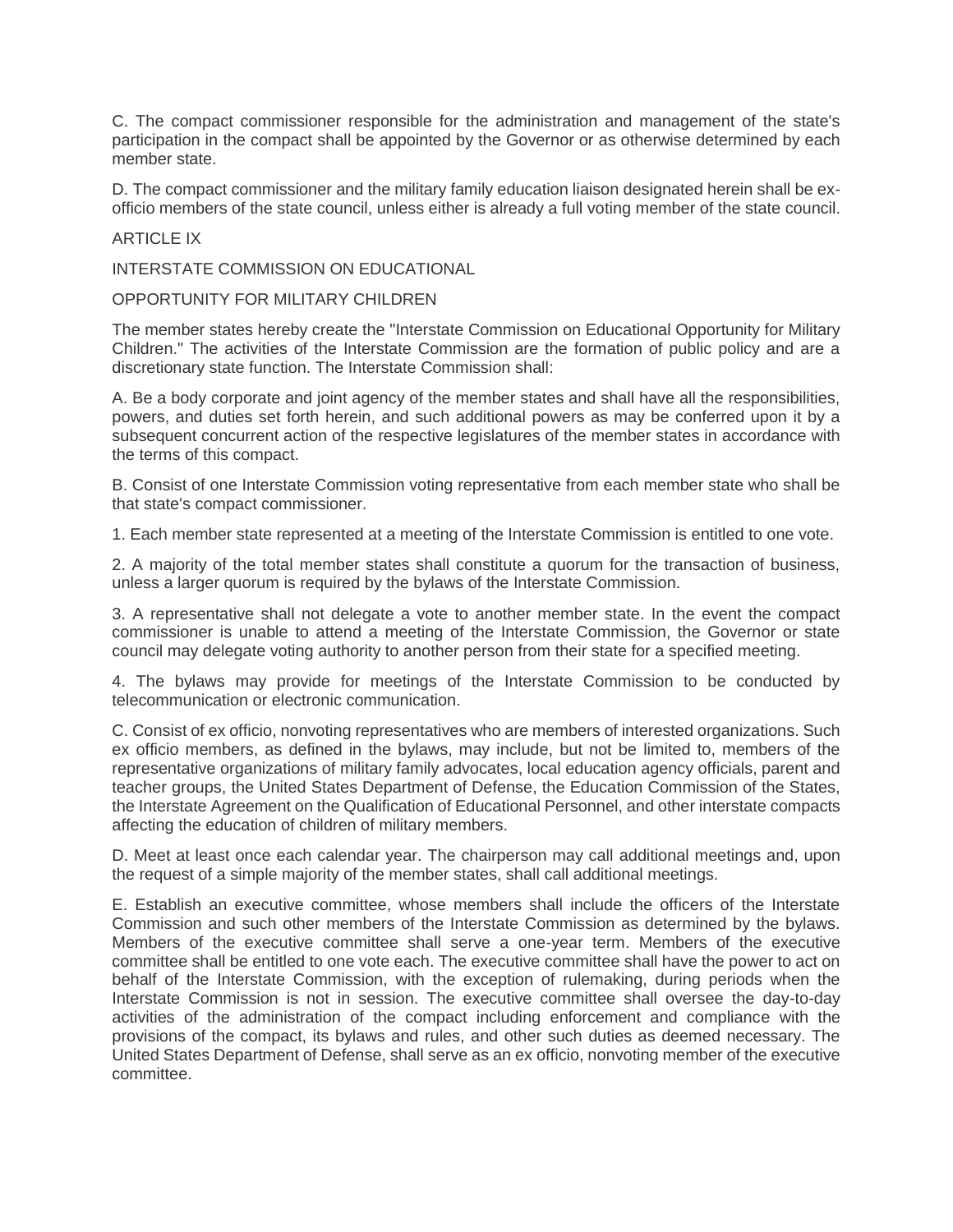F. Establish bylaws and rules that provide for conditions and procedures under which the Interstate Commission shall make its information and official records available to the public for inspection or copying. The Interstate Commission may exempt from disclosure information or official records to the extent they would adversely affect personal privacy rights or proprietary interests.

G. Give public notice of all meetings and all meetings shall be open to the public, except as set forth in the rules or as otherwise provided in the compact. The Interstate Commission and its committees may close a meeting, or portion thereof, where it determines by two-thirds vote that an open meeting would be likely to:

1. Relate solely to the Interstate Commission's internal personnel practices and procedures;

2. Disclose matters specifically exempted from disclosure by federal and state statute;

3. Disclose trade secrets or commercial or financial information which is privileged or confidential;

4. Involve accusing a person of a crime, or formally censuring a person;

5. Disclose information of a personal nature where disclosure would constitute a clearly unwarranted invasion of personal privacy;

6. Disclose investigative records compiled for law enforcement purposes; or

7. Specifically relate to the Interstate Commission's participation in a civil action or other legal proceeding.

H. Cause its legal counsel or designee to certify that a meeting may be closed and shall reference each relevant exemptible provision for any meeting, or portion of a meeting, which is closed pursuant to this provision. The Interstate Commission shall keep minutes which shall fully and clearly describe all matters discussed in a meeting and shall provide a full and accurate summary of actions taken, and the reasons therefore, including a description of the views expressed and the record of a roll call vote. All documents considered in connection with an action shall be identified in such minutes. All minutes and documents of a closed meeting shall remain under seal, subject to release by a majority vote of the Interstate Commission.

I. Collect standardized data concerning the educational transition of the children of military families under this compact as directed through its rules which shall specify the data to be collected, the means of collection, and data exchange and reporting requirements. Such methods of data collection, exchange, and reporting shall, in so far as is reasonably possible, conform to current technology and coordinate its information functions with the appropriate custodian of records as identified in the bylaws and rules.

J. Create a process that permits military officials, education officials, and parents to inform the Interstate Commission if and when there are alleged violations of the compact or its rules or when issues subject to the jurisdiction of the compact or its rules are not addressed by the state or local education agency. This section shall not be construed to create a private right of action against the Interstate Commission or any member state.

## ARTICLE X

## POWERS AND DUTIES OF THE INTERSTATE COMMISSION

The Interstate Commission shall have the following powers:

A. To provide for dispute resolution among member states.

B. To promulgate rules and take all necessary actions to effect the goals, purposes, and obligations as enumerated in this compact. The rules shall have the force and effect of statutory law and shall be binding in the compact states to the extent and in the manner provided in this compact.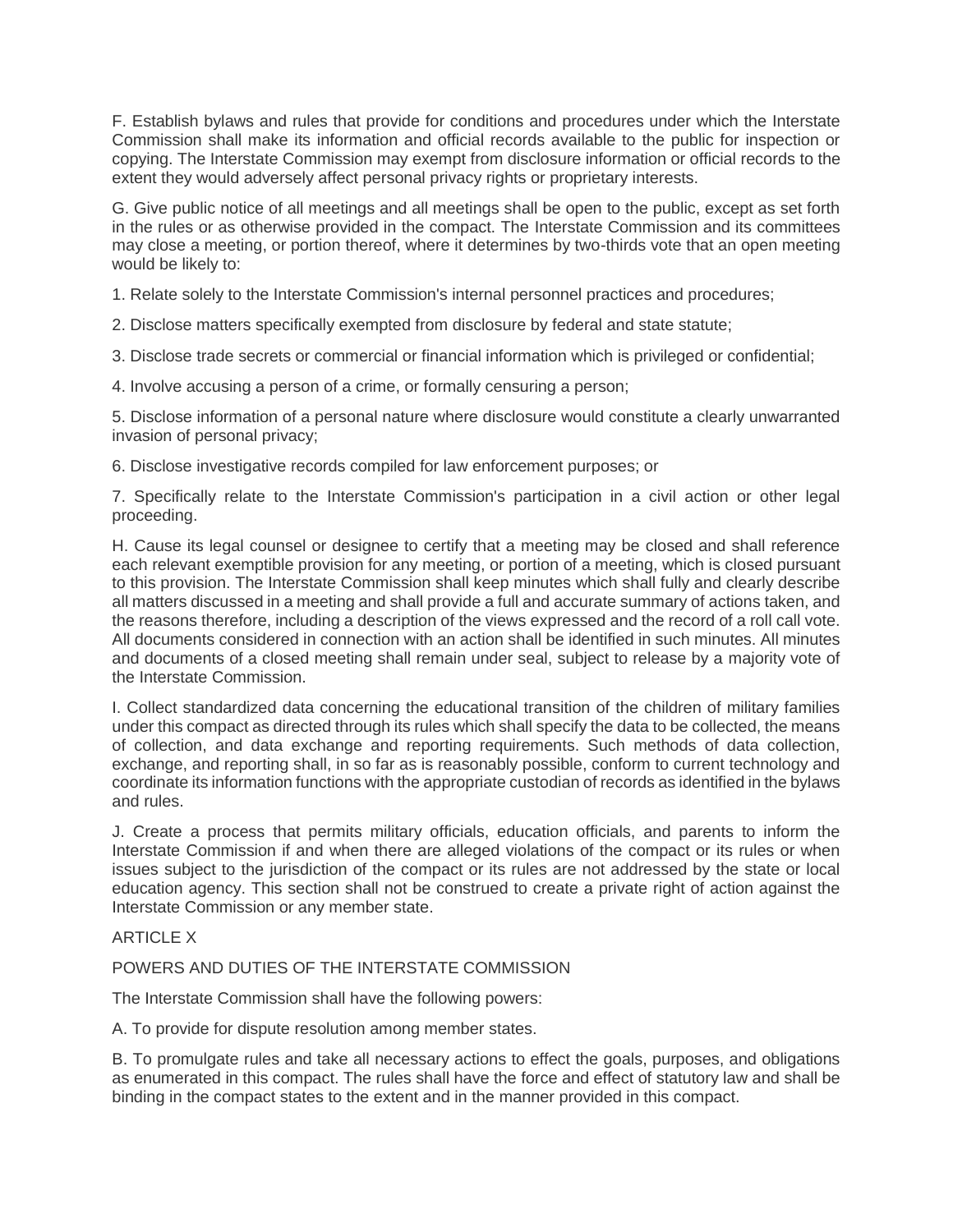C. To issue, upon request of a member state, advisory opinions concerning the meaning or interpretation of the interstate compact, its bylaws, rules, and actions.

D. To enforce compliance with the compact provisions, the rules promulgated by the Interstate Commission, and the bylaws, using all necessary and proper means, including, but not limited to, the use of judicial process.

E. To establish and maintain offices which shall be located within one or more of the member states.

F. To purchase and maintain insurance and bonds.

G. To borrow, accept, hire, or contract for services of personnel.

H. To establish and appoint committees including, but not limited to, an executive committee as required by Article IX, Section E, which shall have the power to act on behalf of the Interstate Commission in carrying out its powers and duties hereunder.

I. To elect or appoint such officers, attorneys, employees, agents, or consultants, and to fix their compensation, define their duties, and determine their qualifications; and to establish the Interstate Commission's personnel policies and programs relating to conflicts of interest, rates of compensation, and qualifications of personnel.

J. To accept any and all donations and grants of money, equipment, supplies, materials, and services, and to receive, utilize, and dispose of it.

K. To lease, purchase, accept contributions or donations of, or otherwise to own, hold, improve or use any property, real, personal, or mixed.

L. To sell, convey, mortgage, pledge, lease, exchange, abandon, or otherwise dispose of any property, real, personal, or mixed.

M. To establish a budget and make expenditures.

N. To adopt a seal and bylaws governing the management and operation of the Interstate Commission.

O. To report annually to the legislatures, governors, judiciary, and state councils of the member states concerning the activities of the Interstate Commission during the preceding year. Such reports shall also include any recommendations that may have been adopted by the Interstate Commission.

P. To coordinate education, training, and public awareness regarding the compact, its implementation and operation for officials and parents involved in such activity.

Q. To establish uniform standards for the reporting, collecting, and exchanging of data.

R. To maintain corporate books and records in accordance with the bylaws.

S. To perform such functions as may be necessary or appropriate to achieve the purposes of this compact.

T. To provide for the uniform collection and sharing of information between and among member states, schools, and military families under this compact.

#### ARTICLE XI

#### ORGANIZATION AND OPERATION OF THE INTERSTATE COMMISSION

A. The Interstate Commission shall, by a majority of the members present and voting, within twelve months after the first Interstate Commission meeting, adopt bylaws to govern its conduct as may be necessary or appropriate to carry out the purposes of the compact, including, but not limited to:

1. Establishing the fiscal year of the Interstate Commission;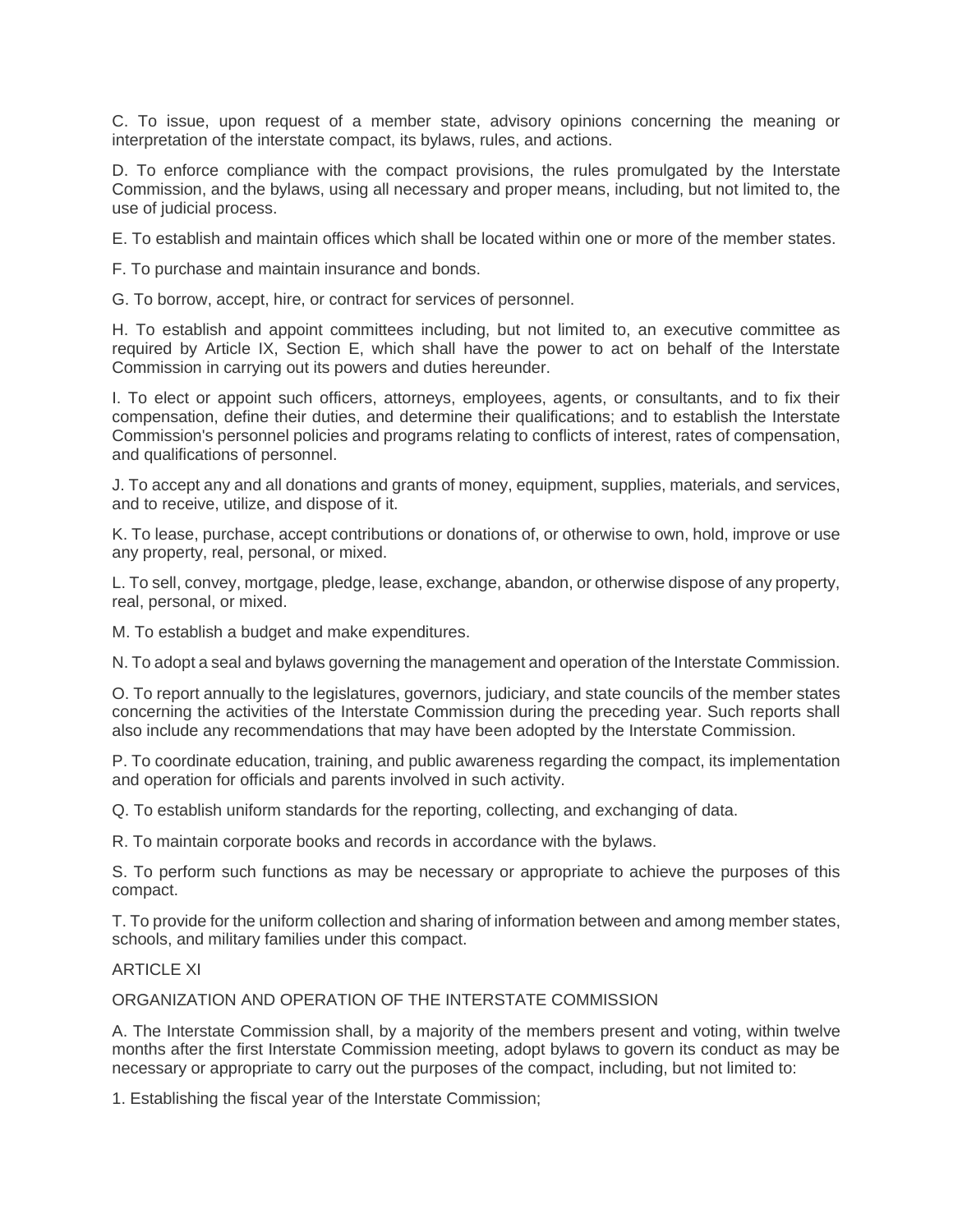2. Establishing an executive committee and such other committees as may be necessary;

3. Providing for the establishment of committees and for governing any general or specific delegation of authority or function of the Interstate Commission;

4. Providing reasonable procedures for calling and conducting meetings of the Interstate Commission and ensuring reasonable notice of each such meeting;

5. Establishing the titles and responsibilities of the officers and staff of the Interstate Commission;

6. Providing a mechanism for concluding the operations of the Interstate Commission and the return of surplus funds that may exist upon the termination of the compact after the payment and reserving of all of its debts and obligations; and

7. Providing "start up" rules for initial administration of the compact.

B. The Interstate Commission shall, by a majority of the members, elect annually from among its members a chairperson, a vice-chairperson, and a treasurer, each of whom shall have such authority and duties as may be specified in the bylaws. The chairperson or, in the chairperson's absence or disability, the vice-chairperson, shall preside at all meetings of the Interstate Commission. The officers so elected shall serve without compensation or remuneration from the Interstate Commission; provided that, subject to the availability of budgeted funds, the officers shall be reimbursed for ordinary and necessary costs and expenses incurred by them in the performance of their responsibilities as officers of the Interstate Commission.

C. Executive Committee, Officers, and Personnel

1. The executive committee shall have such authority and duties as may be set forth in the bylaws, including, but not limited to:

a. Managing the affairs of the Interstate Commission in a manner consistent with the bylaws and purposes of the Interstate Commission;

b. Overseeing an organizational structure within, and appropriate procedures for the Interstate Commission to provide for the creation of rules, operating procedures, and administrative and technical support functions; and

c. Planning, implementing, and coordinating communications and activities with other state, federal, and local government organizations in order to advance the goals of the Interstate Commission.

2. The executive committee may, subject to the approval of the Interstate Commission, appoint or retain an executive director for such period, upon such terms and conditions and for such compensation, as the Interstate Commission may deem appropriate. The executive director shall serve as secretary to the Interstate Commission, but shall not be a member of the Interstate Commission. The executive director shall hire and supervise such other persons as may be authorized by the Interstate Commission.

D. The Interstate Commission's executive director and its employees shall be immune from suit and liability, either personally or in their official capacity, for a claim for damage to or loss of property or personal injury or other civil liability caused or arising out of or relating to an actual or alleged act, error, or omission that occurred, or that such person had a reasonable basis for believing occurred, within the scope of Interstate Commission employment, duties, or responsibilities; provided, that such person shall not be protected from suit or liability for damage, loss, injury, or liability caused by the intentional or willful and wanton misconduct of such person.

1. The liability of the Interstate Commission's executive director and employees or Interstate Commission representatives, acting within the scope of such person's employment or duties for acts, errors, or omissions occurring within such person's state may not exceed the limits of liability set forth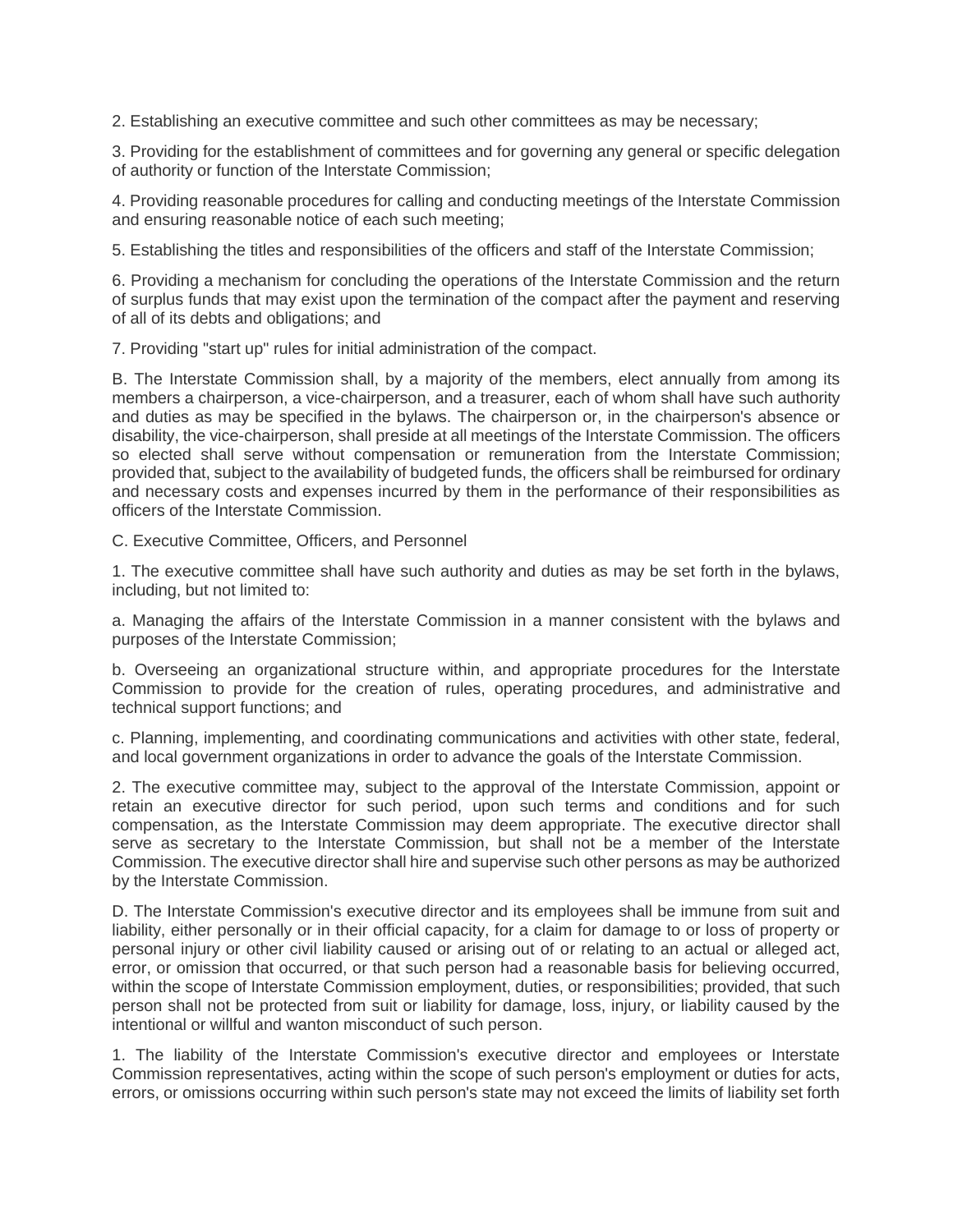under the Constitution and laws of that state for state officials, employees, and agents. The Interstate Commission is considered to be an instrumentality of the states for the purposes of any such action. Nothing in this subsection shall be construed to protect such person from suit or liability for damage, loss, injury, or liability caused by the intentional or willful and wanton misconduct of such person.

2. The Interstate Commission shall defend the executive director and its employees and, subject to the approval of the Attorney General or other appropriate legal counsel of the member state represented by an Interstate Commission representative, shall defend such Interstate Commission representative in any civil action seeking to impose liability arising out of an actual or alleged act, error, or omission that occurred within the scope of Interstate Commission employment, duties, or responsibilities, or that the defendant had a reasonable basis for believing occurred within the scope of Interstate Commission employment, duties, or responsibilities, provided that the actual or alleged act, error, or omission did not result from intentional or willful and wanton misconduct on the part of such person.

3. To the extent not covered by the state involved, member state, or the Interstate Commission, the representatives or employees of the Interstate Commission shall be held harmless in the amount of a settlement or judgment, including attorney's fees and costs, obtained against such persons arising out of an actual or alleged act, error, or omission that occurred within the scope of Interstate Commission employment, duties, or responsibilities, or that such persons had a reasonable basis for believing occurred within the scope of Interstate Commission employment, duties, or responsibilities, provided that the actual or alleged act, error, or omission did not result from intentional or willful and wanton misconduct on the part of such persons.

## ARTICLE XII

## RULEMAKING FUNCTIONS OF THE INTERSTATE COMMISSION

A. Rulemaking Authority -- The Interstate Commission shall promulgate reasonable rules in order to effectively and efficiently achieve the purposes of this compact. Notwithstanding the foregoing, in the event the Interstate Commission exercises its rulemaking authority in a manner that is beyond the scope of the purposes of this compact, or the powers granted hereunder, then such an action by the Interstate Commission shall be invalid and have no force or effect.

B. Rulemaking Procedure -- Rules shall be made pursuant to a rulemaking process that substantially conforms to the "Model State Administrative Procedure Act" of 1981, Uniform Laws Annotated, Vol. 15, p. 1 (2000) as amended, as may be appropriate to the operations of the Interstate Commission.

C. Not later than thirty days after a rule is promulgated, any person may file a petition for judicial review of the rule; provided, that the filing of such a petition shall not stay or otherwise prevent the rule from becoming effective unless the court finds that the petitioner has a substantial likelihood of success. The court shall give deference to the actions of the Interstate Commission consistent with applicable law and shall not find the rule to be unlawful if the rule represents a reasonable exercise of the Interstate Commission's authority.

D. If a majority of the legislatures of the compacting states rejects a rule by enactment of a statute or resolution in the same manner used to adopt the compact, then such rule shall have no further force and effect in any compacting state.

## ARTICLE XIII

## OVERSIGHT, ENFORCEMENT, AND DISPUTE RESOLUTION

## A. Oversight

1. The executive, legislative, and judicial branches of state government in each member state shall enforce this compact and shall take all actions necessary and appropriate to effectuate the compact's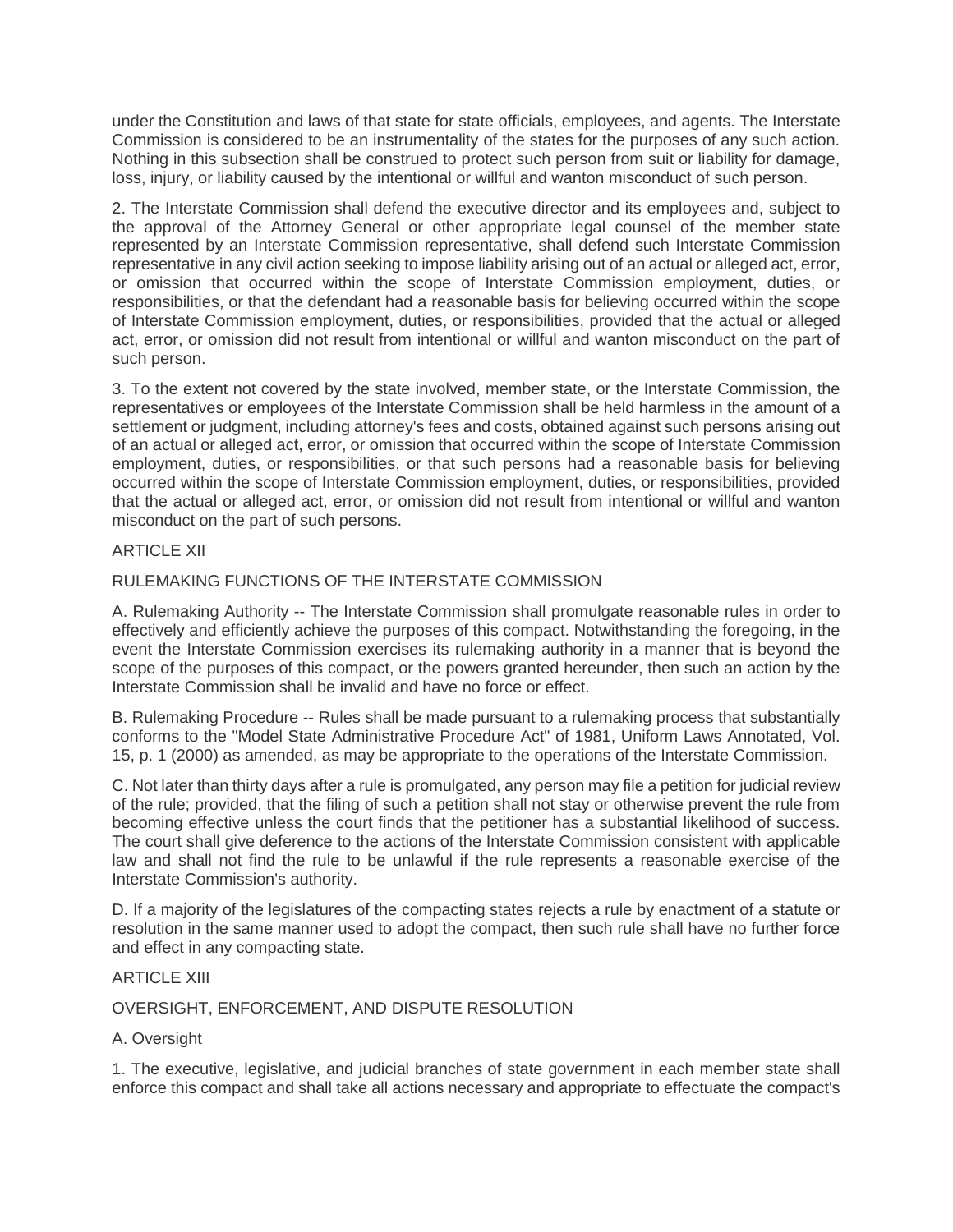purposes and intent. The provisions of this compact and the rules promulgated hereunder shall have standing as statutory law.

2. All courts shall take judicial notice of the compact and the rules in any judicial or administrative proceeding in a member state pertaining to the subject matter of this compact which may affect the powers, responsibilities, or actions of the Interstate Commission.

3. The Interstate Commission shall be entitled to receive all service of process in any such proceeding, and shall have standing to intervene in the proceeding for all purposes. Failure to provide service of process to the Interstate Commission shall render a judgment or order void as to the Interstate Commission, this compact, or promulgated rules.

B. Default, Technical Assistance, Suspension, and Termination -- If the Interstate Commission determines that a member state has defaulted in the performance of its obligations or responsibilities under this compact, or the bylaws or promulgated rules, the Interstate Commission shall:

1. Provide written notice to the defaulting state and other member states, of the nature of the default, the means of curing the default, and any action taken by the Interstate Commission. The Interstate Commission shall specify the conditions by which the defaulting state must cure its default.

2. Provide remedial training and specific technical assistance regarding the default.

3. If the defaulting state fails to cure the default, the defaulting state shall be terminated from the compact upon an affirmative vote of a majority of the member states and all rights, privileges, and benefits conferred by this compact shall be terminated from the effective date of termination. A cure of the default does not relieve the offending state of obligations or liabilities incurred during the period of the default.

4. Suspension or termination of membership in the compact shall be imposed only after all other means of securing compliance have been exhausted. Notice of intent to suspend or terminate shall be given by the Interstate Commission to the Governor, the majority and minority leaders of the defaulting state's legislature, and each of the member states.

5. The state which has been suspended or terminated is responsible for all assessments, obligations and liabilities incurred through the effective date of suspension or termination including obligations, the performance of which extends beyond the effective date of suspension or termination.

6. The Interstate Commission shall not bear any costs relating to any state that has been found to be in default or which has been suspended or terminated from the compact, unless otherwise mutually agreed upon in writing between the Interstate Commission and the defaulting state.

7. The defaulting state may appeal the action of the Interstate Commission by petitioning the United States District Court for the District of Columbia or the federal district where the Interstate Commission has its principal offices. The prevailing party shall be awarded all costs of such litigation including reasonable attorney's fees.

## C. Dispute Resolution

1. The Interstate Commission shall attempt, upon the request of a member state, to resolve disputes which are subject to the compact and which may arise among member states and between member and nonmember states.

2. The Interstate Commission shall promulgate a rule providing for both mediation and binding dispute resolution for disputes as appropriate.

#### D. Enforcement

1. The Interstate Commission, in the reasonable exercise of its discretion, shall enforce the provisions and rules of this compact.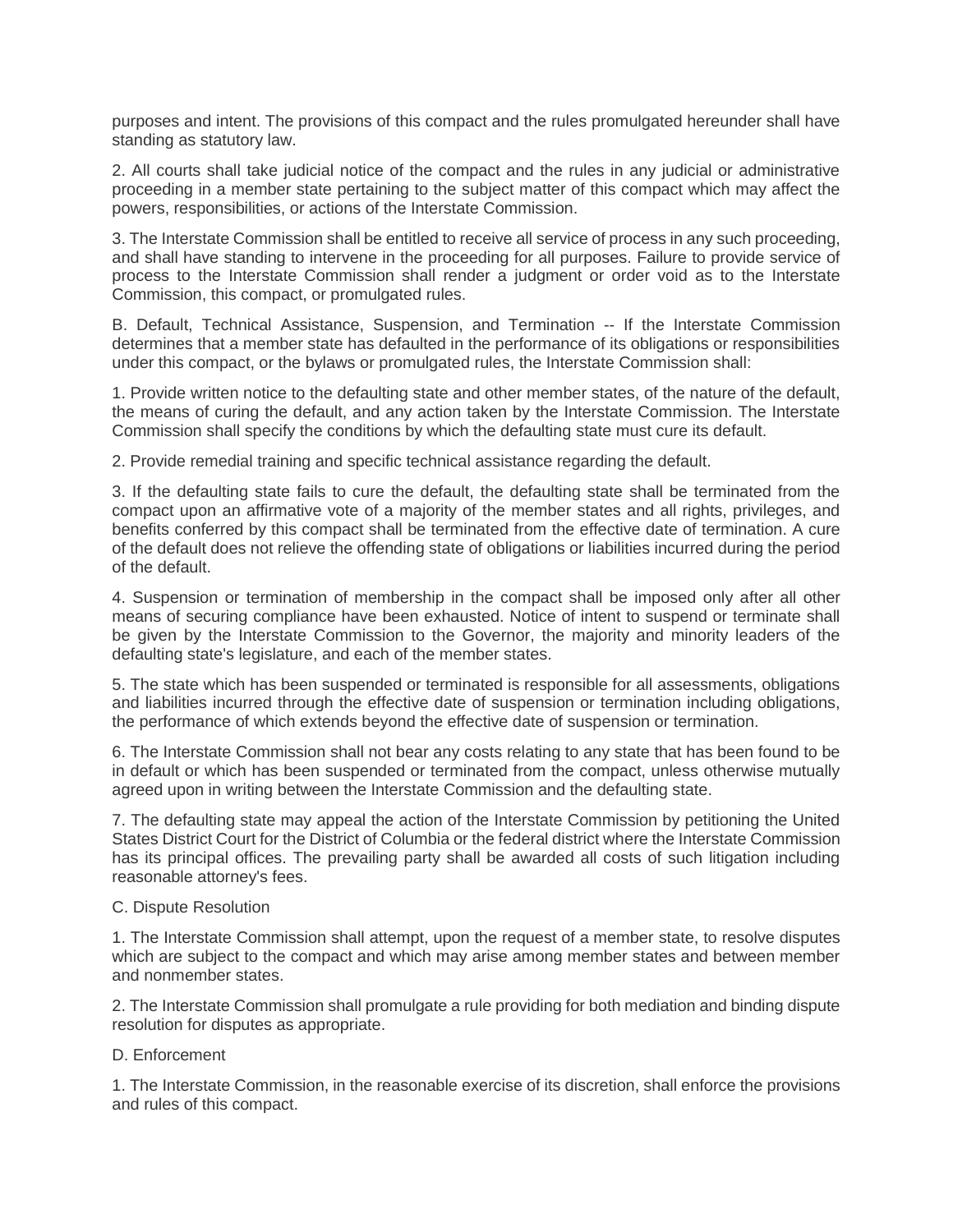2. The Interstate Commission, may by majority vote of the members, initiate legal action in the United States District Court for the District of Columbia or, at the discretion of the Interstate Commission, in the federal district where the Interstate Commission has its principal offices, to enforce compliance with the provisions of the compact, its promulgated rules and bylaws, against a member state in default. The relief sought may include both injunctive relief and damages. In the event judicial enforcement is necessary the prevailing party shall be awarded all costs of such litigation including reasonable attorney's fees.

3. The remedies herein shall not be the exclusive remedies of the Interstate Commission. The Interstate Commission may avail itself of any other remedies available under state law or the regulation of a profession.

## ARTICLE XIV

FINANCING OF THE INTERSTATE COMMISSION

A. The Interstate Commission shall pay, or provide for the payment of the reasonable expenses of its establishment, organization, and ongoing activities.

B. The Interstate Commission may levy on and collect an annual assessment from each member state to cover the cost of the operations and activities of the Interstate Commission and its staff which must be in a total amount sufficient to cover the Interstate Commission's annual budget as approved each year. The aggregate annual assessment amount shall be allocated based upon a formula to be determined by the Interstate Commission, which shall promulgate a rule binding upon all member states.

C. The Interstate Commission shall not incur obligations of any kind prior to securing the funds adequate to meet the same; nor shall the Interstate Commission pledge the credit of any of the member states, except by and with the authority of the member state.

D. The Interstate Commission shall keep accurate accounts of all receipts and disbursements. The receipts and disbursements of the Interstate Commission shall be subject to the audit and accounting procedures established under its bylaws. However, all receipts and disbursements of funds handled by the Interstate Commission shall be audited yearly by a certified or licensed public accountant and the report of the audit shall be included in and become part of the annual report of the Interstate Commission.

## ARTICLE XV

MEMBER STATES, EFFECTIVE DATE, AND AMENDMENT

A. Any state is eligible to become a member state.

B. The compact shall become effective and binding upon legislative enactment of the compact into law by no less than ten of the states. The effective date shall be no earlier than December 1, 2007. Thereafter it shall become effective and binding as to any other member state upon enactment of the compact into law by that state. The governors of nonmember states or their designees shall be invited to participate in the activities of the Interstate Commission on a nonvoting basis prior to adoption of the compact by all states.

C. The Interstate Commission may propose amendments to the compact for enactment by the member states. No amendment shall become effective and binding upon the Interstate Commission and the member states unless and until it is enacted into law by unanimous consent of the member states.

ARTICLE XVI

WITHDRAWAL AND DISSOLUTION

A. Withdrawal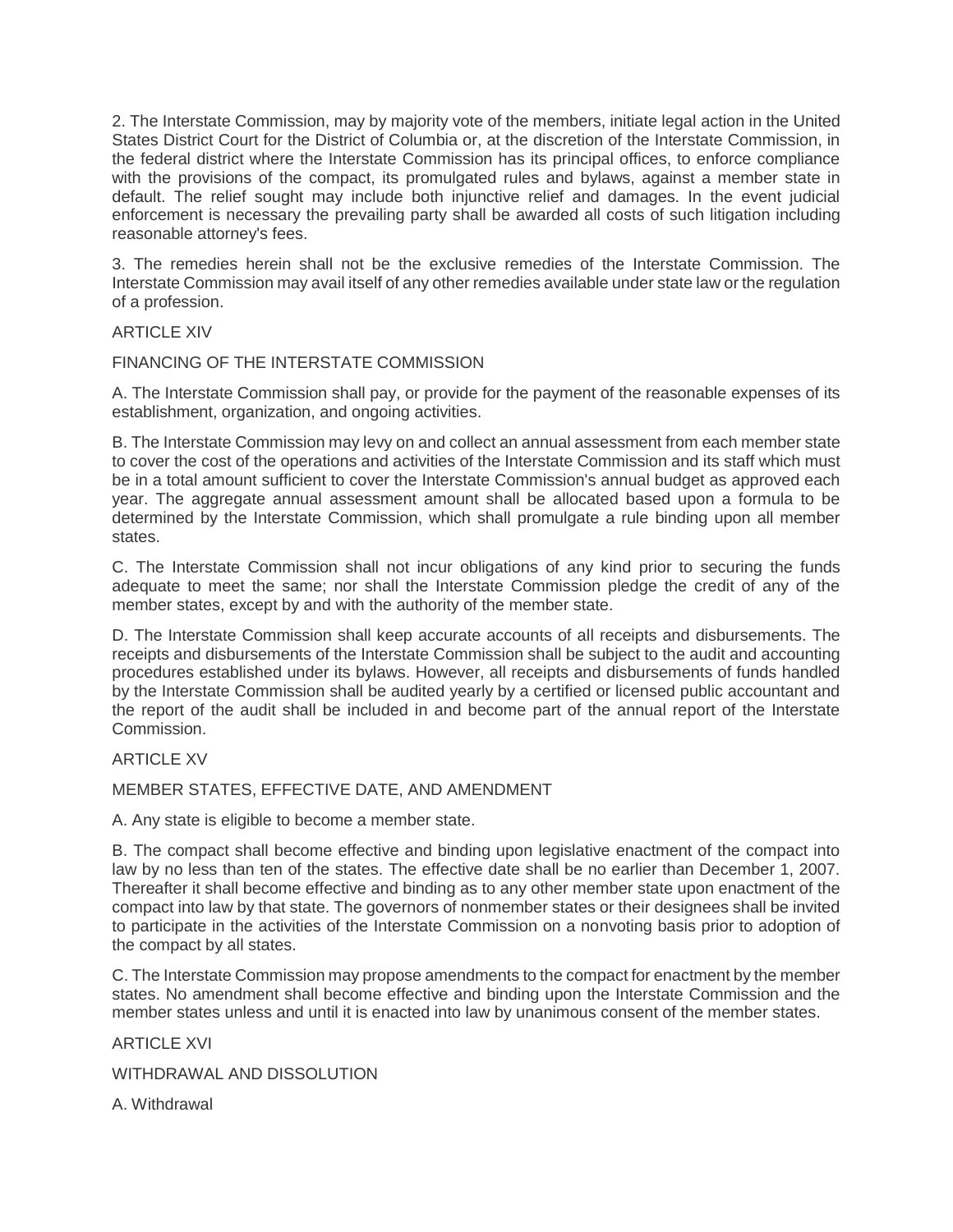1. Once effective, the compact shall continue in force and remain binding upon each and every member state; provided that a member state may withdraw from the compact by specifically repealing the statute, which enacted the compact into law.

2. Withdrawal from this compact shall be by the enactment of a statute repealing the same, but shall not take effect until one year after the effective date of such statute and until written notice of the withdrawal has been given by the withdrawing state to the Governor of each other member jurisdiction.

3. The withdrawing state shall immediately notify the chairperson of the Interstate Commission in writing upon the introduction of legislation repealing this compact in the withdrawing state. The Interstate Commission shall notify the other member states of the withdrawing state's intent to withdraw within sixty days of its receipt thereof.

4. The withdrawing state is responsible for all assessments, obligations and liabilities incurred through the effective date of withdrawal, including obligations, the performance of which extend beyond the effective date of withdrawal.

5. Reinstatement following withdrawal of a member state shall occur upon the withdrawing state reenacting the compact or upon such later date as determined by the Interstate Commission.

#### B. Dissolution of Compact

1. This compact shall dissolve effective upon the date of the withdrawal or default of the member state which reduces the membership in the compact to one member state.

2. Upon the dissolution of this compact, the compact becomes null and void and shall be of no further force or effect, and the business and affairs of the Interstate Commission shall be concluded and surplus funds shall be distributed in accordance with the bylaws.

#### ARTICLE XVII

#### SEVERABILITY AND CONSTRUCTION

A. The provisions of this compact shall be severable, and if any phrase, clause, sentence, or provision is deemed unenforceable, the remaining provisions of the compact shall be enforceable.

B. The provisions of this compact shall be liberally construed to effectuate its purposes.

C. Nothing in this compact shall be construed to prohibit the applicability of other interstate compacts to which the states are members.

ARTICLE XVIII

BINDING EFFECT OF COMPACT AND OTHER LAWS

#### A. Other Laws

1. Nothing herein prevents the enforcement of any other law of a member state that is not inconsistent with this compact.

2. All member states' laws conflicting with this compact are superseded to the extent of the conflict.

#### B. Binding Effect of the Compact

1. All lawful actions of the Interstate Commission, including all rules and bylaws promulgated by the Interstate Commission, are binding upon the member states.

2. All agreements between the Interstate Commission and the member states are binding in accordance with their terms.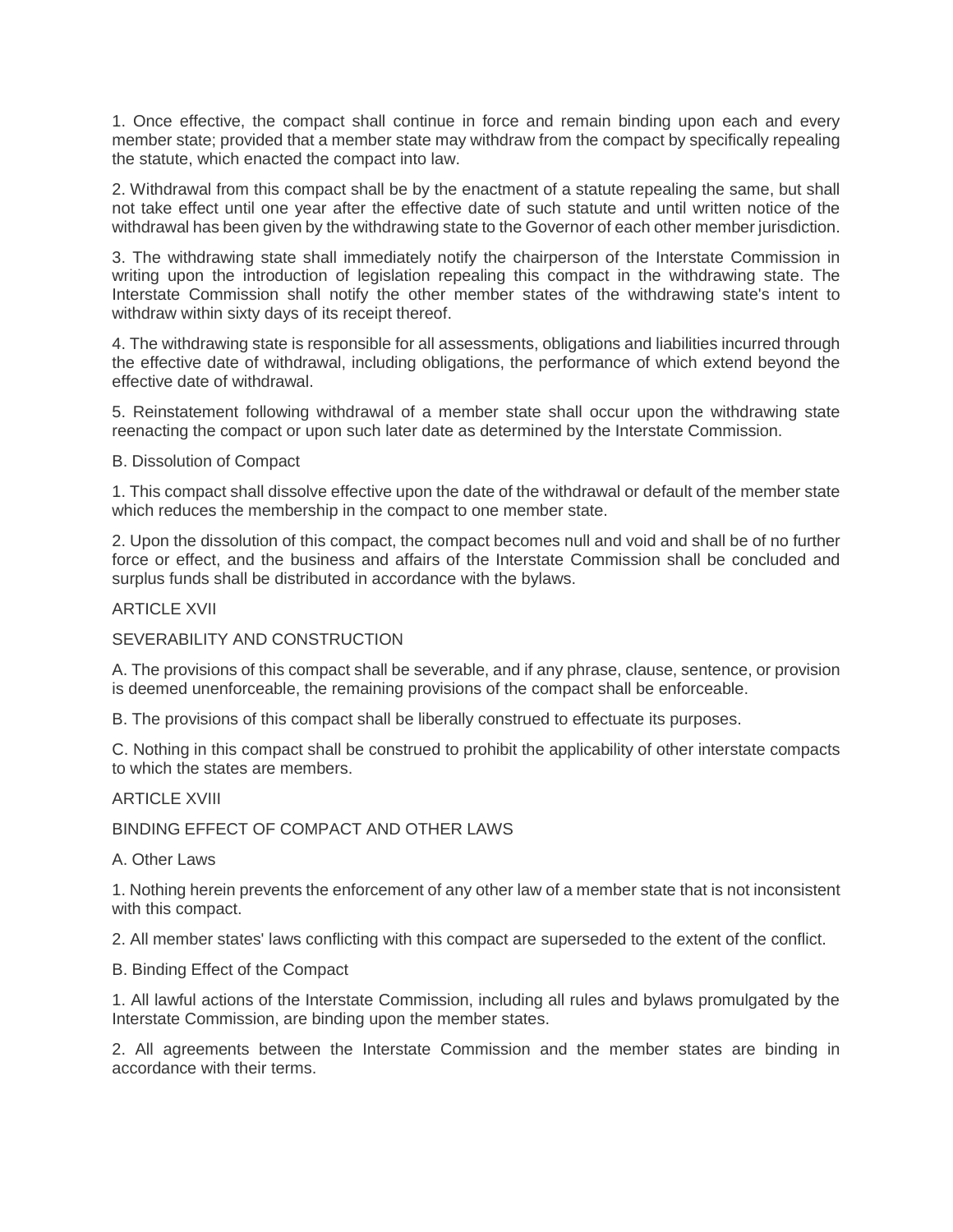3. In the event any provision of this compact exceeds the constitutional limits imposed on the legislature of any member state, such provision shall be ineffective to the extent of the conflict with the constitutional provision in question in that member state.

# 79-2202.

Terms, defined.

For purposes of the Interstate Compact on Educational Opportunity for Military Children and sections [79-2202](http://nebraskalegislature.gov/laws/statutes.php?statute=79-2202) to [79-2206:](http://nebraskalegislature.gov/laws/statutes.php?statute=79-2206)

(1) Council means the State Council on Educational Opportunity for Military Children;

(2) Department means the State Department of Education;

(3) Local education agency means a school district as defined in section [79-101;](http://nebraskalegislature.gov/laws/statutes.php?statute=79-101) and

(4) State superintendent of education means the Commissioner of Education.

## 79-2203.

Department; duties; staff support.

The department shall oversee and provide coordination for the state's participation in and compliance with the Interstate Compact on Educational Opportunity for Military Children. The department shall provide staff support for the council created in section [79-2204.](http://nebraskalegislature.gov/laws/statutes.php?statute=79-2204)

## 79-2204.

State Council on Educational Opportunity for Military Children; created; members; terms; expenses; duties; meetings.

(1) The State Council on Educational Opportunity for Military Children is created within the department. The council shall consist of:

(a) The following ex officio members:

(i) The Commissioner of Education;

(ii) The chairperson of the Education Committee of the Legislature, who shall serve as a nonvoting member of the council;

(iii) The compact commissioner appointed pursuant to section [79-2205;](http://nebraskalegislature.gov/laws/statutes.php?statute=79-2205) and

(iv) The military family education liaison, who shall serve as a member of the council after his or her appointment pursuant to subsection (3) of this section; and

(b) The following members appointed by the State Board of Education:

(i) The superintendent of a school district that has a high concentration of children of military families; and

(ii) A representative of a military installation located in this state.

(2) The members of the council appointed by the State Board of Education shall serve three-year terms. Vacancies in the council shall be filled in the same manner as the initial appointments. The members of the council shall be reimbursed for their actual and necessary expenses as provided in sections [81-1174](http://nebraskalegislature.gov/laws/statutes.php?statute=81-1174) to [81-1177.](http://nebraskalegislature.gov/laws/statutes.php?statute=81-1177)

(3) The council shall have the following duties: